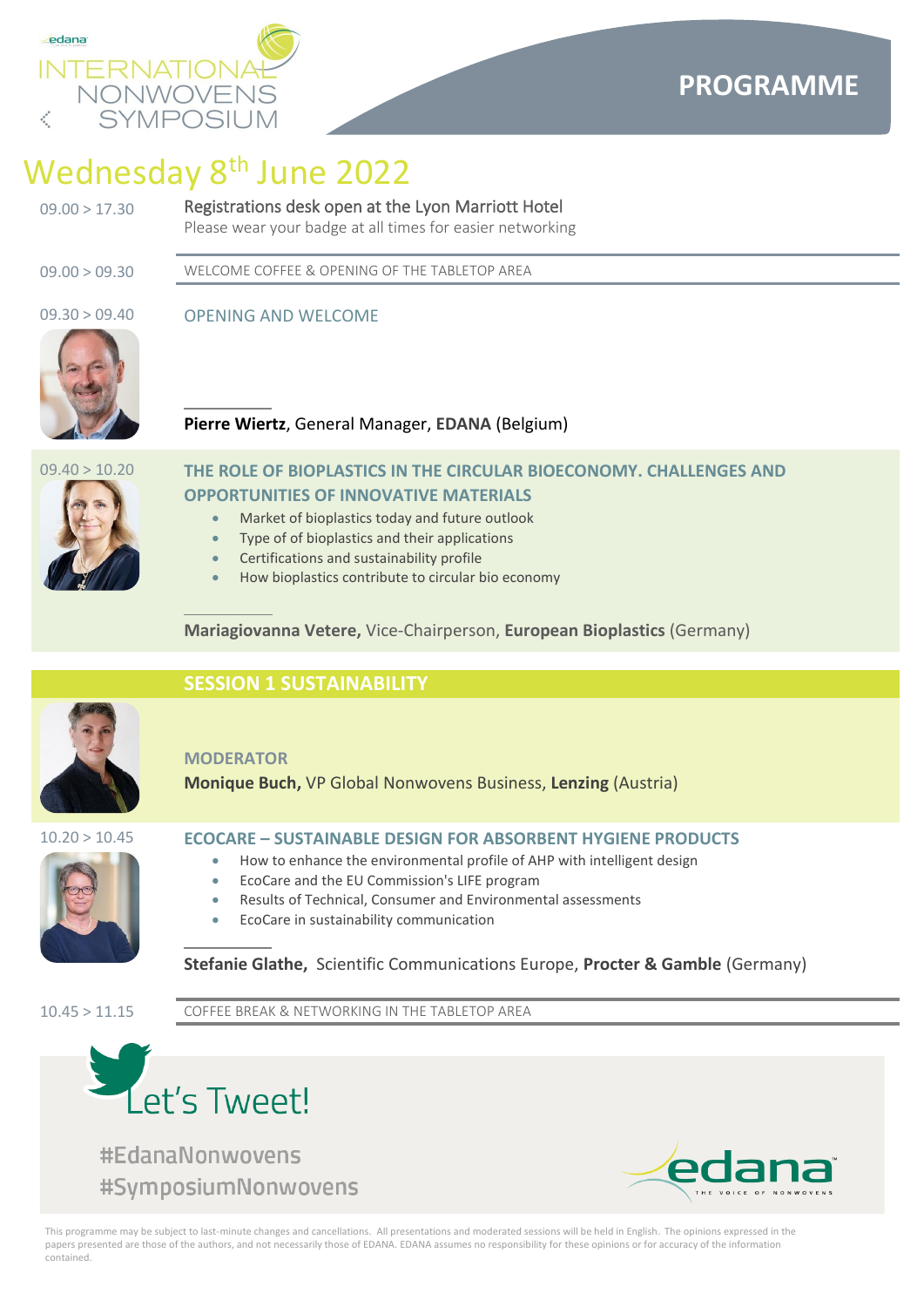



## 11.15 > 11.40 **SUSTAINABLE INNOVATION: PERFORMANCE ENHANCED HEMP AND LINEN FIBRES FOR THE GLOBAL NONWOVEN INDUSTRY**

- Performance enhanced; 100% natural fibres designed to meet the exacting standards of the nonwoven industry
- Beyond sustainability; moisture management, haptic qualities, and strength
- Bast Fibre supply chain and fibre validation through pilot trials and commercial production runs
- Bast Fibres suitability for a range of nonwoven applications from industrial to personal care

## **Jason Finnis,** Chief Innovation Officer, Executive VP, **Bast Fibre Technologies** (Canada)



## 11.40 > 12.05 **RECYCLING OF PP, PET OR PLA STAND-BY-FILAMENTS OBTAINED FROM SPUNBOND PROCESSING**

- Continuous removal of PP, PET or PLA filaments from stand-by-process
- Preparation of filaments (e.g., by crushing, agglomeration or regranulation)
- Refeeding of recycled filaments (crushed and repalletized) into the spunbond process
- Up to 15% crushed or repalletized filaments can be added to extrusion in mono or bi-component processing

# 12.05 > 12.30 **ENZYMATIC DEGRADATION OF PET (POLYESTER) FOR INFINITE RECYCLING**

**Ralf Taubner,** Scientific officer - Nonwovens, **STFI** (Germany)

- The presentation covers Carbios C-ZYME™ technology to make circular PET packaging and polyester textile and non-woven
- Using a biological process to degrade PET into its two constituting monomers, and infinitely make from PET waste a polymer resin with virgin-like properties
- The presentation updates Carbios project development, with market leaders and the construction of a first reference unit, with a processing capacity estimated at ca. 50,000 tons of wastes per year by 2025

## **Bruno Langlois,** Business Development & Partnerships Director, **Carbios** (France)





## 12.30 > 12.55 **ACCELERATING SUSTAINABLE INNOVATION IN FIBER & NONWOVEN WITH BIO-BASED & COMPOSTABLE BIOPOLYMER**

- Introduction to BioPBS: bio-based and compostable biopolymer
- BioPBS in fiber and nonwoven application
- BioPBS development in several processing techniques
- BioPBS in circular economy

## **Thanwa Papaiwong,** Marketing Division Manager, **PTT MCC Biochem Company** (Thailand)

12.55 > 14.00 STANDING LUNCH & NETWORKING IN THE TABLETOP AREA

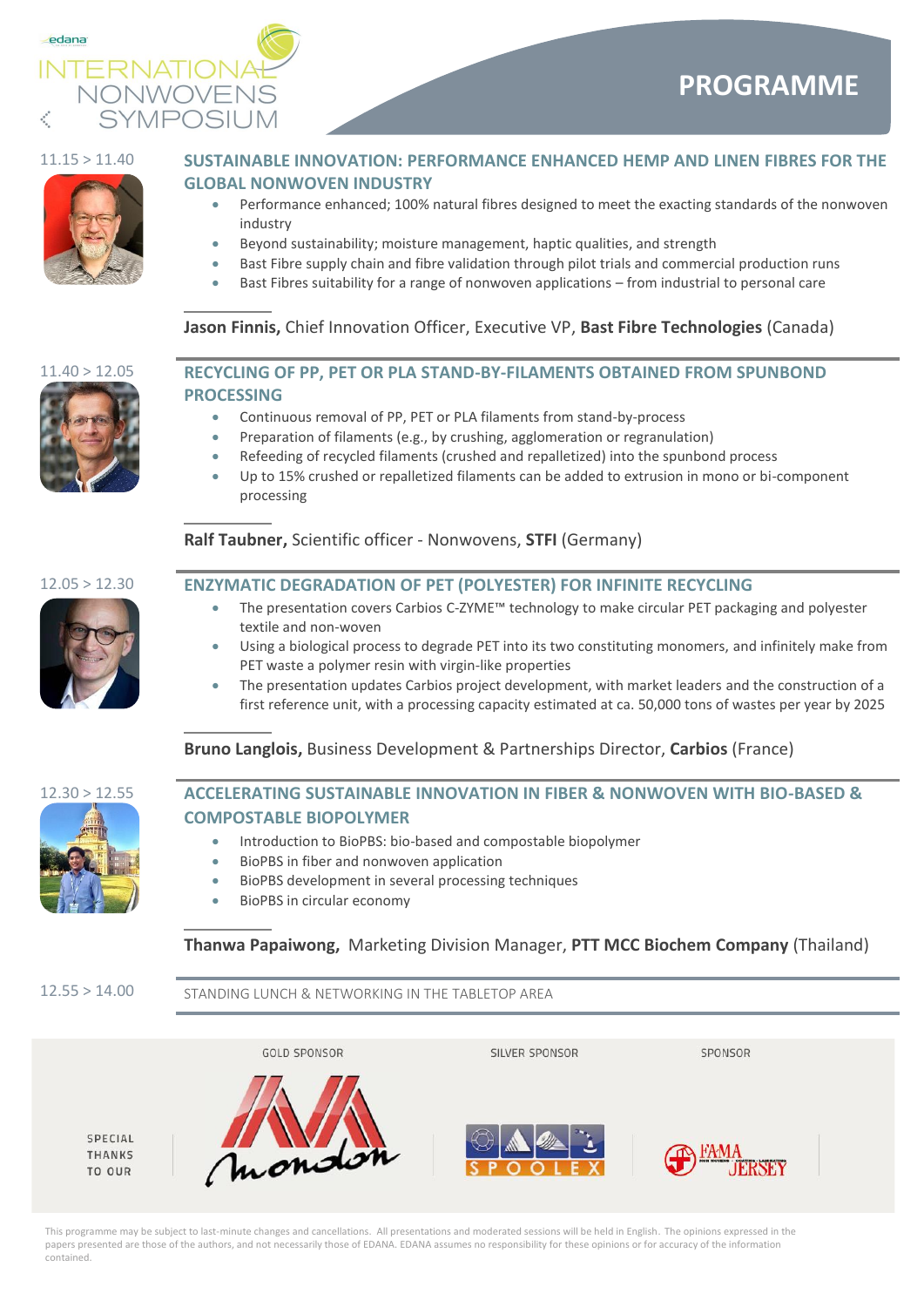

## **SESSION 2 RAW MATERIAL**



### **MODERATOR**

**Johan Berlin,** Managing Director, **Investkonsult** (Sweden)



- Why antimicrobial materials can help in reducing disease transmission through fomites
- Overview of main antimicrobial materials, mode of action and antimicrobial tests
- Current work performed within SABIC to develop antimicrobial materials that can be applied for PP fiber spinning
- SABIC developed a strong expertise in antimicrobial materials and works towards developing solutions suited for different industries

**Jérôme Vachon,** Staff Scientist, Material Science, **SABIC** (The Netherlands)

## 14.25 > 14.50 **NEW SUSTAINABLE FAST DRYING LATEX BINDER FOR NONWOVENS**

- Introduction of a low emission, fast drying latex binder system with revolutionary novel cross linking system
- Cross linking without formaldehyde emissions
- Reduced curing temperatures, reduced scope 1 and scope 2 emissions
- Easy to use 1 k product solution withdraw of external cross linker resins from customer formulations

## **Sӧren Butz,** Global Technical Manager Textiles & Fibre Bonding, **Synthomer** (Germany)



### 14.50 > 15.15 **DESIGN OF AN INNOVATIVE FIBRE WITH SUSTAINABLE IMPRINT**

- The developed product is an innovative trilobal-core/uniform-sheath PP/PE bicomponent staple fibre, designed with an unique trilobal cross-section shape, that combines the key benefits of the standard mono-trilobal and bico-round fibres
- The combination of the unique fibre shape and its production formulation and settings, allows the production of nonwovens with significant improvements on bulkiness, opacity and liquid management performances
- The noticeable added value on the use of the developed fibre for nonwovens production production (ie. raw materials savings, basis weight reduction, very good recyclability due to the used polyolefin polymers, etc..) have been confirmed from real market cases
- The overall Sustainability benefits derived from the use of the developed new staple fibres for the nonwovens production have been demonstrated via LCA analysis with the calculation of the CO2-eq reduction

**Jerico Biagiotti,** Product Development Manager Hygiene, **Beaulieu Fibres International** (Italy)

15.15 > 15.50 COFFEE BREAK & NETWORKING IN THE TABLETOP AREA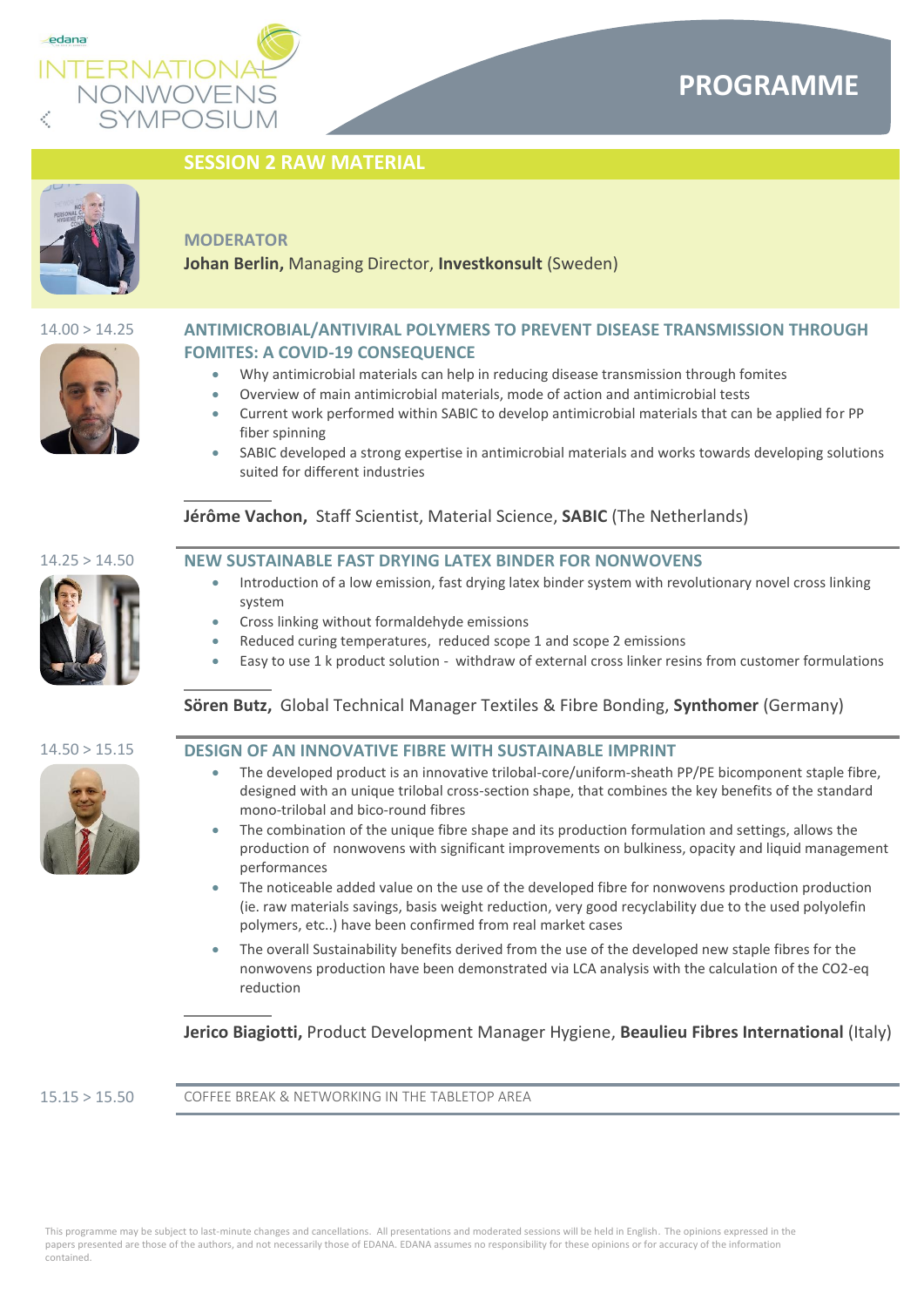





## 15.50 > 16.15 **NEXT GENERATION OF POLYETHYLENE FIBER GRADES RESINS IN HEALTH & HYGIENE NONWOVEN**

- In this presentation, we will review how Dow's new generation ASPUNTM AT fiber grade further improve fiber spinnability and potentially reduce waste generation
- Moreover, we will discuss how ASPUNTM R, a fiber resin produced using renewable raw materials, can help sparing our valuable resources while reducing the carbon footprint

**Abby Turner,** Global Marketing Director, Health & Hygiene, **Dow** (Switzerland) **Natacha Bitinis,** EMEA Application Technology Leade, Health & Hygiene, **Dow** (Spain)

## 16.15 > 16.40 **BAST FIBERS: GROWING OPPORTUNITIES**

- Ecofriendly fibers, such as hemp and flax, have been used for centuries hemp more recently for technical fibers and flax for fine linen products
- Technical fibers are mostly found in nonwoven products like building insulation materials, geotextiles and automotive parts
- Clothing brands are now pushing their suppliers to blend hemp with cotton to reduce the environmental impact of growing cotton
- The hemp plant does not require water or pesticides in most growing areas and also yields valuable by products (seeds for oil, hurd for hempcrete, animal bedding…)

## **Thierry Masi,** Area Sales Manager, **Andritz** (France)



## 16.40 > 17.05 **NONWOVENS FROM POLYHYDROXYALKANOATES - MELTSPINNING PROCESS & PRODUCT DEVELOPMENT** • Review of the current progress of PHAs in fibre-based applications

- 
- Introducing the benefits, limitations and barriers to entry to nonwoven markets
- Emerging PHA polymer technologies and opportunities for nonwoven products made from PHA polymers will be detailed

**Ross Ward,** Chief Commercial Officer, **NIRI - Nonwovens Innovation** (United Kingdom)



## 17.05 > 17.30 **BIOMASS AS AN ECO-FRIENDLY RAW MATERIAL FOR NONWOVENS**

- CETI acting in disruptive innovation for natural fibres, biobased and recycled material for the textile and nonwovens industries
- French partnership building a new industry for MMCFs (man-made cellulosic fibres).
- Role of CETI
- New process developed with local resources with low emission and low impact on environment.
- Needs and use of these new created fibres for a near future



**Pascal Denizart,** CEO, **CETI** - Centre Européen des Textiles Innovants (France) **Mathilde LEROY,** R&D Engineer & Polymer Business Developer, **CETI** - Centre Européen des Textiles Innovants (France)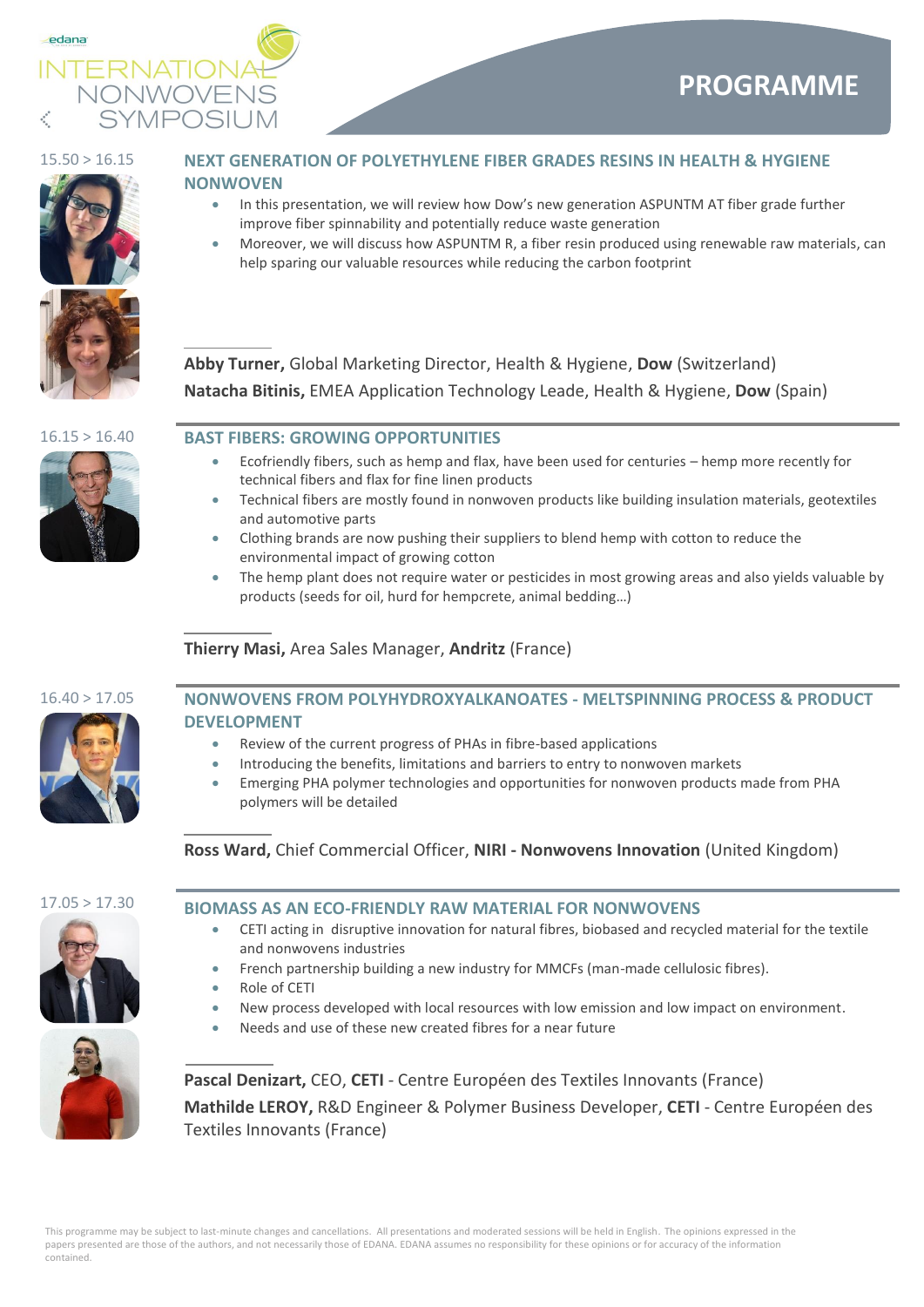

## **PROGRAMME**

## **19.00 > 21.30**  THE EDANA COCKTAIL : Les Bateaux Lyonnais



The ideal opportunity for relaxed networking while enjoying a boat cruise to discover Lyon

Please wear your badge at all times for easier networking

- 18.30: Meet at the lobby of the Lyon Marriott Hotel 18.40: Boat departs
- 22.00: Boat returns to the Lyon Marriott Hotel

Business Casual Dress

## Cocktail evening sponsored by :



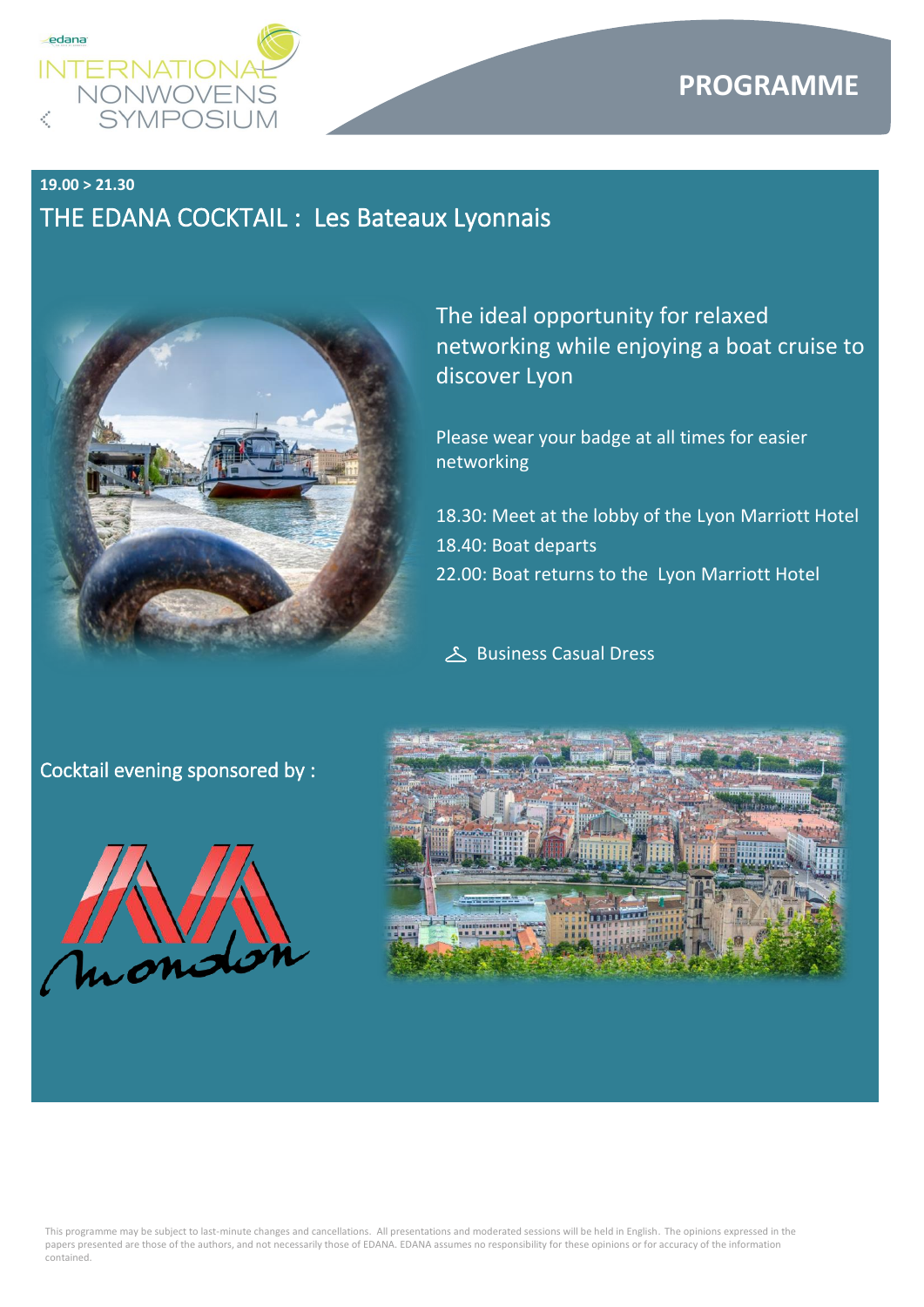

# Thursday 9th June 2022

| 08.30 > 15.00 | Registrations desk open at the Lyon Marriott Hotel                                                                                                                                                                                |
|---------------|-----------------------------------------------------------------------------------------------------------------------------------------------------------------------------------------------------------------------------------|
|               | $\mathbb{R}$ . The set of the set of the set of the set of the set of the set of the set of the set of the set of the set of the set of the set of the set of the set of the set of the set of the set of the set of the set of t |

Please wear your badge at all times for easier networking

08.30 > 09.00 WELCOME COFFEE & OPENING OF THE TABLETOP AREA

## 09.00 > 09.40 **AIMING FOR A BETTER FUTURE – HOW CONSUMERS ARE SHAPING THE FUTURE**

- Health and sustainability are key themes for the consumer of the future
- Transparency in the supply chain will be more important for consumers
- Trust will be a critical factor
- Scenarios are needed regarding the level of proactiveness of consumers in relation to sustainability and health

**Carsten Beck,** Futurist**, The Copenhagen Institute for Futures Studies - CIFS** (Denmark)



## **MODERATOR**

**Pierre Croutelle,** Business Developer, **Spoolex** (France)

**SESSION 3 NONWOVENS FOR A BETTER WORLD**



## 09.40 > 10.05 **NONWOVENS FOR BATTERY AND FUEL CELL APPLICATIONS - HIGH PERFORMANCE MATERIALS (HPM) BASED MELTBLOWN PROCESS**

- Processing HPM-materials like PPS or PEEK via meltblown process
- Use as support system for membranes and fluorine-free alternative
- Reducing pore size by creating finest fiber webs (fiber diameter <1 µm @PPS, <2 µm @PEEK)
- Comparable web homogeneity to filter paper (cv < 15% @ 0,78cm²)

**Ingo Windschiegl,** Team Leader Nonwovens, **DITF** (Germany)





- 10.05 > 10.30 **"OIL-SENSITIVE" SUPER-ABSORBENT POLYMER FOR THE NONWOVENS INDUSTRY**
	- World's only "engineered" SAP for oils, fuels and solvents (organic liquids) and unaffected by water– Imbiber Beads®
	- Complete "capture & containment" of organic liquids eliminates liquid phase
	- Innovative entrainment of oil-sensitive SAP into nonwoven fabric
	- Significant development in water filtration and spill response applications

## **John Brinkman,** President, **Imbibitive Technologies (IMBTEC)** (Canada/United States)

10.30 > 11.00 COFFEE BREAK & NETWORKING IN THE TABLETOP AREA

## 11.00 > 11.25 **INNOVATIVE FILTRATION SYSTEMS MADE OF NOVEL ANTIBACTERIAL NONWOVEN MATERIALS**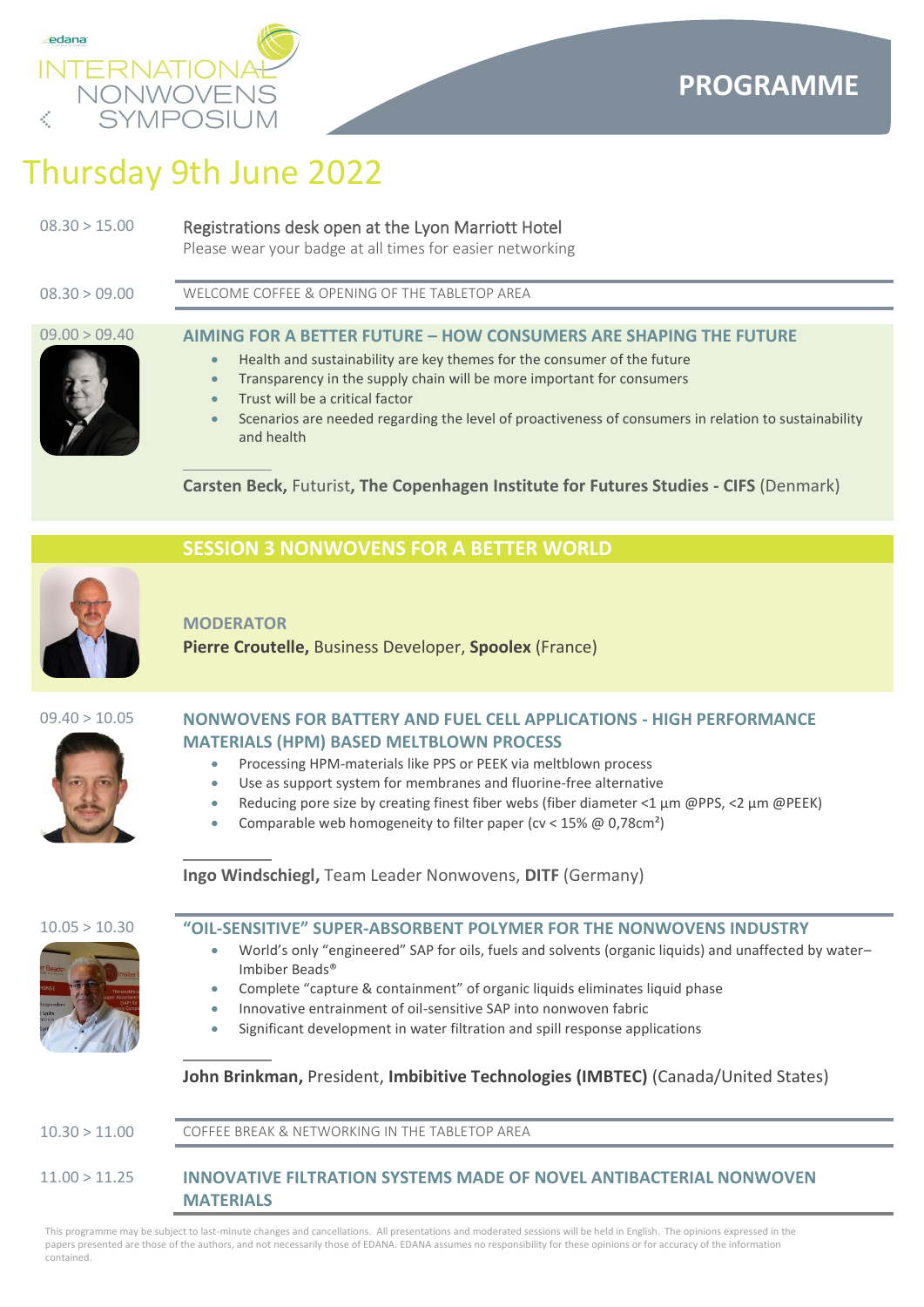



- 
- Meltspun and wetspun filament with added antimicrobial additives
- Additives will create reactive oxygen species when illuminated with light & can kill bacteria and other microorganisms and prevent them from reproducing
- From antibacterial filament staple fibres and nonwoven materials for air and liquid filtration systems were created (in cooperation with industry partners)
- Especially relevant in times of a global pandemic, usage of novel filter materials will prevent germ reproduction, improve permeability to air, and increase service life

**Anne Hennig,** Scientific Staff, **Institut für Textiltechnik of RWTH Aachen University** (Germany)

## 11.25 > 11.50 **PREVENTION OF BIOFOULING WITH POSITIVELY POLAR AIR FILTER WITH ULTRAHIGH EFFICIENCY IN INACTIVATION OF MICROBIALS**

- 
- Revolutionary new technology that can be coated on textiles to capture, inactivate, and eradicate pathogens
- Does not use heavy metals or dangerous chemicals to achieve this
- The polymer is made of plant-based, edible, and not-toxic
- Can withstand more than 60 washings without losing efficacy

**Jeanne Moldenhauer,** Chief Science Officer, **C POLAR Technologies** (United States)

## **SPONSORED PRODUCT PRESENTATION**



11.50 > 12.05 **AUTOMATIC TURRET UNWINDER: THE KEY SOLUTION**

**Georges Forand, Head of Sales, Mondon - Winding & Converting Machines (France)**

*(This product presentation is presented under the sole responsibility of their authors and should not be construed as endorsed by EDANA)*

12.05 > 13.45 STANDING LUNCH & NETWORKING IN THE TABLETOP AREA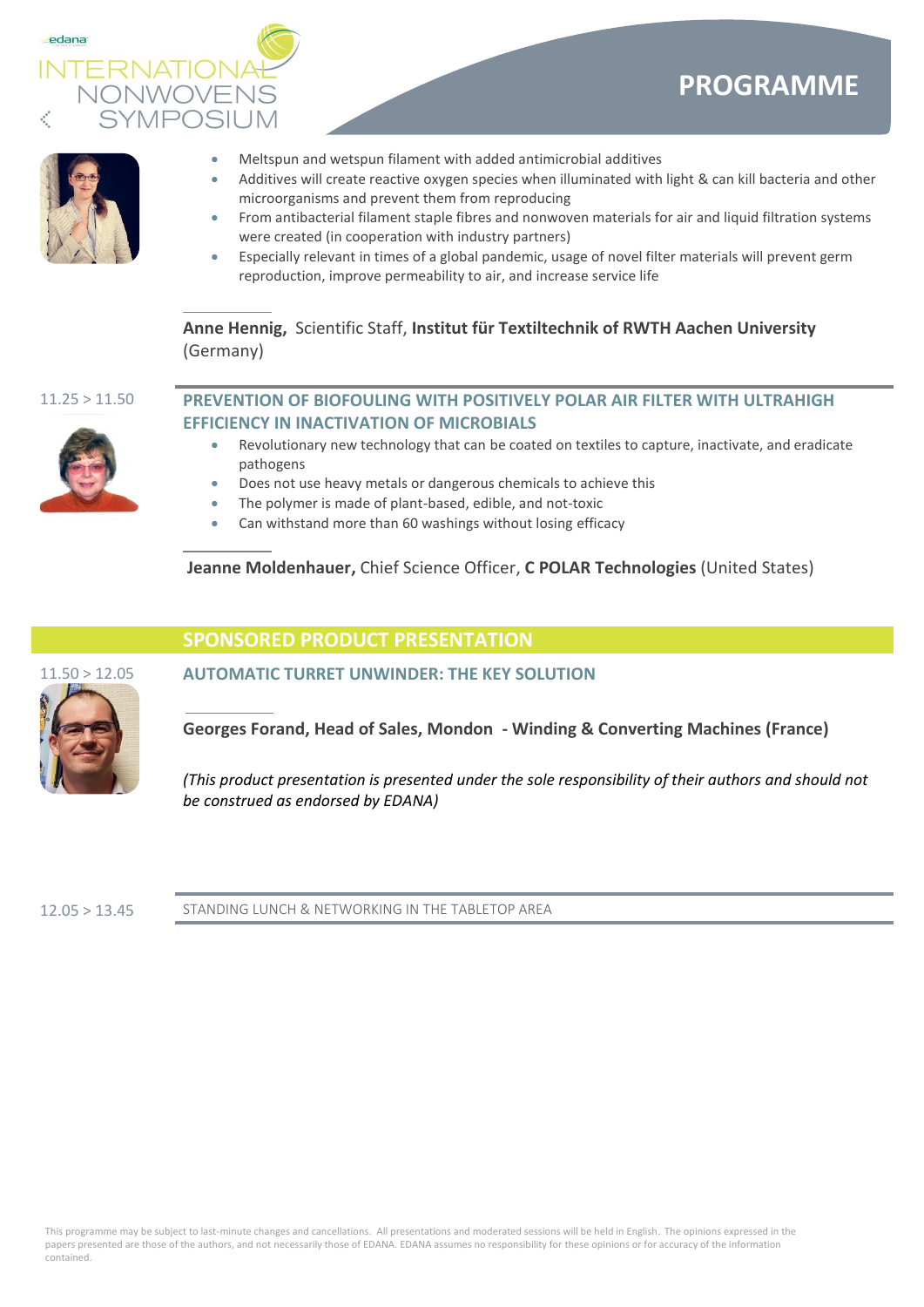

## **PROGRAMME**

## **SESSION 4: MACHINERY, PROCESS & PRODUCT DEVELOPMENT**



### **MODERATOR**

**Dany Michiels,** Group R&D and Innovation Director, **TWE** (Belgium)



## 13.45 > 14.10 **HOW TO UTILIZE HIGH-PRECISION ONLINE MEASUREMENT AND CONTROL TECHNOLOGIES DEVELOPED FOR THE PAPER INDUSTRY IN WET-LAID & SPUN-LAID PROCESSES**

- Introduction of High-precision online measurement technology such as formation, caliper, binders, synthetic fibers
- Benefits of the measurement technology
- Results from the mill installation

## **Mikko Talonen,** Automation System Business Line Manager, **Valmet** (Finland)



## 14.10 > 14.35 **HYDROCHARGING EQUIPMENT FOR THE ECONOMICAL PRODUCTION OF SINGE-PLY MELTBLOWN FILTER MEDIA**

- Meltblown technology and fine fiber filter media production
- Enhancing filter efficiency: comparison of different charging technologies
- The new charging unit  $-$  how to implement and operate
- Advantages of hydrocharging by hycuTEC

## **Ingo Mahlmann,** Vice President Sales & Marketing, **Oerlikon Nonwoven** (Germany)



## 14.35 > 15.00 **USING OPTICAL SURFACE INSPECTION SYSTEMS FOR BASIS WEIGHT MEASUREMENTS**

- Gauging nonwovens using a defect inspection system returns more detailed data, requires less space, reduces investment, and requires no additional safety efforts
- Surface inspection systems provide 100% surface coverage ideal for basis weight measurement
- Basis weight is a key property of nonwovens
- A well-designed cooling system is crucial for consistent light intensity

## **Timo Dörr,** Sales Manager, **Dr. Schenk** (Germany)

15.00 > 15.30 COFFEE BREAK & NETWORKING IN THE TABLETOP AREA

### 15.30 > 15.55 **ELASTIC MELTBLOWN NONWOVEN WITH SHAPE MEMORY EFFECT**

- Elastic meltblown nonwoven made of thermoplastic Polyurethane
- The nonwoven can be stabilized temporarily in another shape by means of thermo-mechanical treatment. The original, permanent shape remains stored in the material
- Switching temperature of 40-55 °C for structural change
- Elongation of up to 1000%. Tensile strength tunable by temperature

## **Simon Gravot,** Director R&D Filtration, **Neenah & Covestro** (Germany)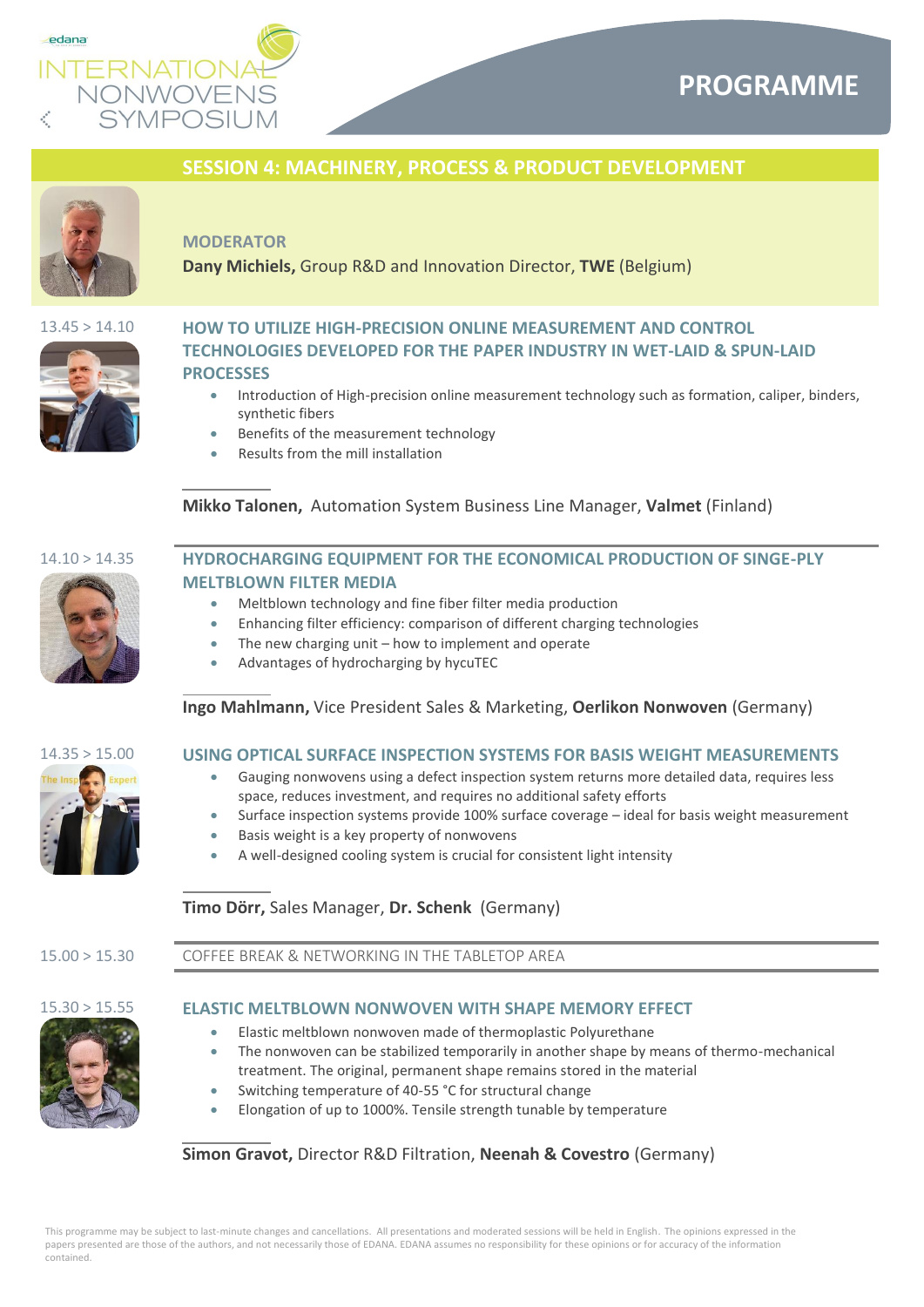



## 15.55 > 16.20 **MELTBLOWN FIBRES CONSTITUTING SMXS NONWOVEN FROM 100% RECLAIMED SPUNMELT NONWOVEN VIA IN-LINE METHOD**

- A sustainable and clean recycling way for Spunmelt Hygiene nonwovens as in-line method
	- A reduction way for need of virgin polymeric (petroleum based) sources
- An improving approach for overall product properties

## **Kinyas Aydin,** Nonwoven R&D Executive, **Hayat Kimya** (Turkey)



## 16.20 > 16.45 **IN-LINE CLEANING OF WIRE BELTS FOR NONWOVENS MANUFACTURING PROCESSES**

- Contamination on wire belts lead to production losses and sheet quality issues
- In-line cleaning prevents wire belts to get contaminated, but every application requires a customized approach
- In-line wire belt cleaning should be performed continuously, so with a minimum use of utilities
- In-line wire belt cleaning increases production output and increases nonwovens sheet quality

**Claus Robberts,** CEO**, ProJet** (Netherlands)



## 16.45 > 17.00 **THANKS & CLOSING**



## **Murat Dogru,** Deputy General Manager**, EDANA** (Belgium)

17.00 > 17.30 GOODBYE COFFEE AT THE TABLETOP AREA

## **Special thanks to our:**





**Sponsor**